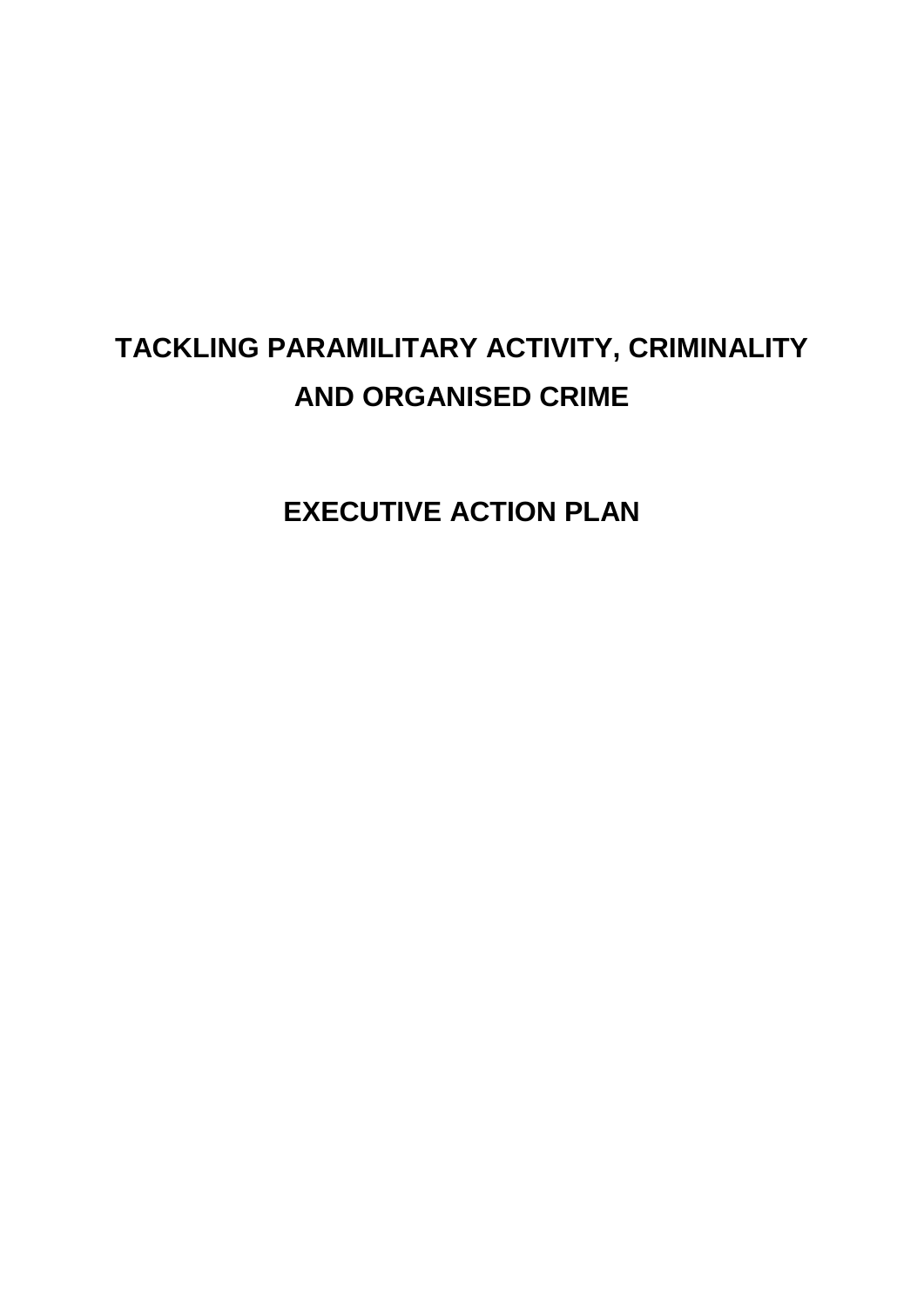### **Ministerial/ Executive Foreword**

*A Fresh Start – the Stormont Agreement and Implementation Plan* was published by the Executive and the UK and Irish Governments on 17 November 2015. This agreement set out our proposals for addressing some of the most challenging and intractable issues impacting our community, including commitments to tackle paramilitarism and organised crime. It is imperative that we work towards an end to all forms of paramilitary activity and to promote the use of peaceful and democratic means and the rule of law across all communities. Implementing *A Fresh Start* is a priority for the Executive, as set out in the Draft Programme for Government Framework 2016-2021<sup>1</sup>.

As part of our commitments through *A Fresh Start*, the Executive appointed an independent Three Person Panel to report to the Executive with recommendations for a strategy for disbanding paramilitary groups. This Panel has now reported, and this report was published on 7 June<sup>2</sup>. We believe that *A Fresh Start* and the Three Person Panel report, together with our new approach to collaborative working, as represented in the draft Programme for Government Framework, combine to present us with a unique opportunity to collectively address the difficult issue of tackling paramilitary activity.

The Panel's report makes 43 recommendations, and the Executive accepts the valuable contribution these make to tackling this issue. This action plan sets out how we intend to take forward and implement these recommendations, recognising the extensive work already being undertaken within communities on this issue, and building on existing expertise. We recognise the need to drive forward with a new and innovative approach to tackling paramilitary activity.

This action plan builds on existing programmes of work across the Departments, including work in support of Section A, of *A Fresh Start*. A more detailed internal action plan including timescales and costings will be submitted to the Executive for consideration in due course.

The Executive hopes this action plan sends a clear signal to communities that we value the work you do to move this issue forward, and the role you play in creating a safe and harmonious society. We will want community input in delivering the action plan, and we will be interested in ideas and innovations. We are also committed to growing community resilience and confidence, and to seeing citizens and communities flourish. In that respect, this action plan will make an essential contribution to delivering the Programme for Government.

**<sup>.</sup>** 1 https://www.northernireland.gov.uk/sites/default/files/consultations/newnigov/draft-pfg-framework-2016-21.pdf 2 https://www.northernireland.gov.uk/sites/default/files/publications/newnigov/The%20Fresh%20Start%20Panel%20report%20o n%20the%20disbandment%20of%20paramilitary%20groups.pdf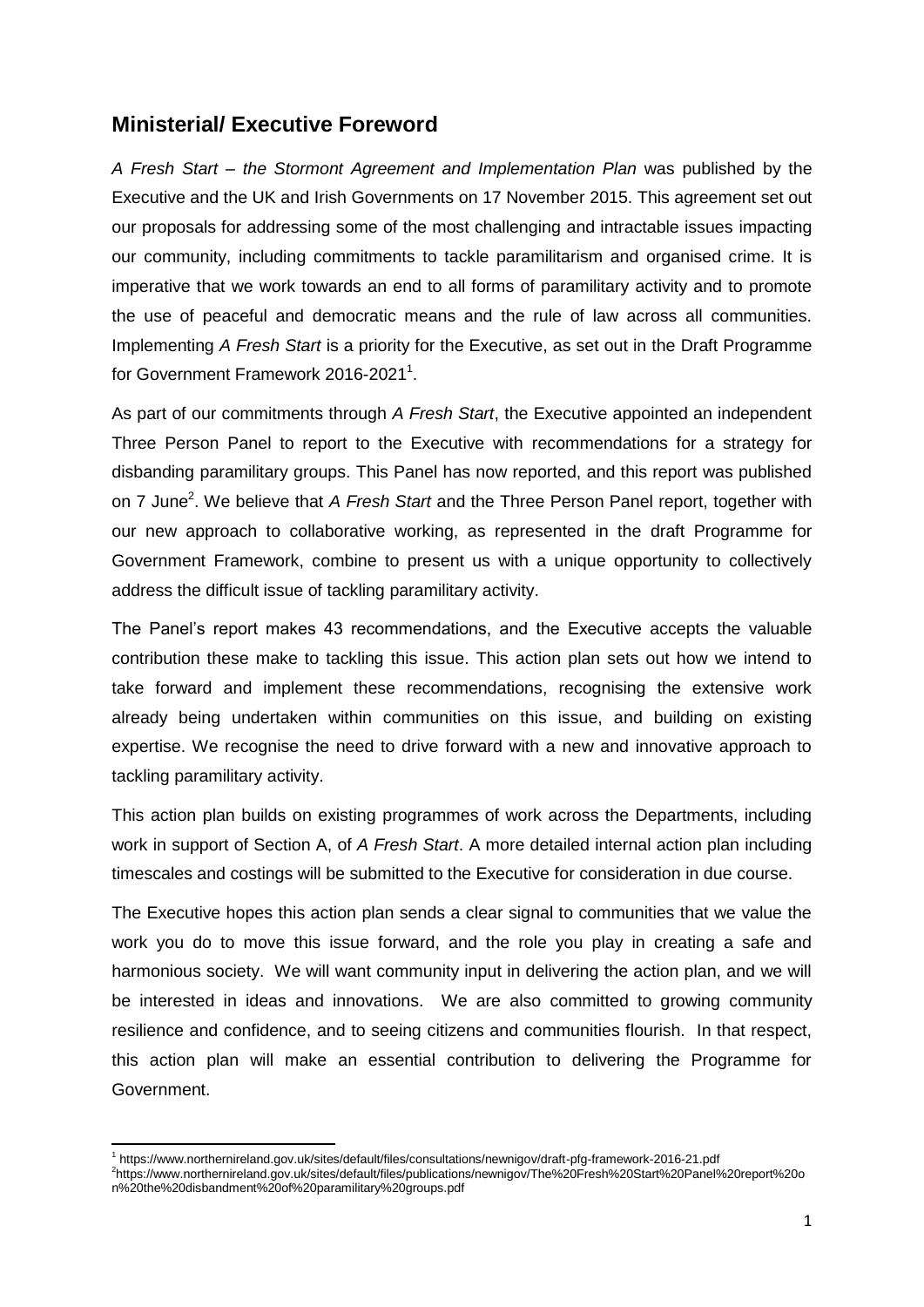## **Introduction**

The Executive is committed to improving outcomes for citizens through its Programme for Government. There is a need to address some of the most difficult issues which continue to disrupt peaceful and democratic society. In particular, the issues of continued paramilitary activity, criminality and organised crime.

A series of actions are already being undertaken to deliver commitments made in *A Fresh Start* to tackle paramilitary activity and organised crime. However, we recognise that success can only be achieved through an ambitious multi-faceted approach which brings together all of the Executive departments and other key stakeholders. Whilst we need a law enforcement response to the criminal acts that are perpetrated, we also require a systemic and collaborative response to the underlying issues which are exploited by those seeking to sustain such activity. Consequently, the remainder of this action plan follows the strategic outline provided by the Three Person Panel: Promoting Lawfulness; Support for Transition; Tackling Criminality; and Addressing Systemic Issues.

It is important in taking forward this work that we keep in mind the ambitious outcomes that we are seeking to achieve: ultimately, a society where citizens and communities feel safe and confident; where paramilitarism has no place; where the public support and have even more confidence in the justice system; and where those who wish to move away from paramilitary activity and structures are supported to do it. It is recognised that communities and citizens have a role in delivering the actions outlined in this plan, and that new and exciting ideas will be put forward.

A Cross Departmental Programme Board has been established to drive forward commitments made in *A Fresh Start* and delivery of this action plan. The Board is chaired by Department of Justice, with representatives from The Executive Office, Department of Finance and Department for Communities. Other Departments with commitments in this action plan will also be invited to join the Programme Board.

# **Finances Available**

Section D of *A Fresh Start* sets out the funding available for tackling continued paramilitary activity. The UK Government will provide £25m over five years and this will be matched by the Executive, giving a total of £50million over five years 2016-2021.

The Cross Departmental Programme Board (CDPB), through the Department of Justice, will issue a further call for bids for funding for the remainder of 2016/17 to help take forward the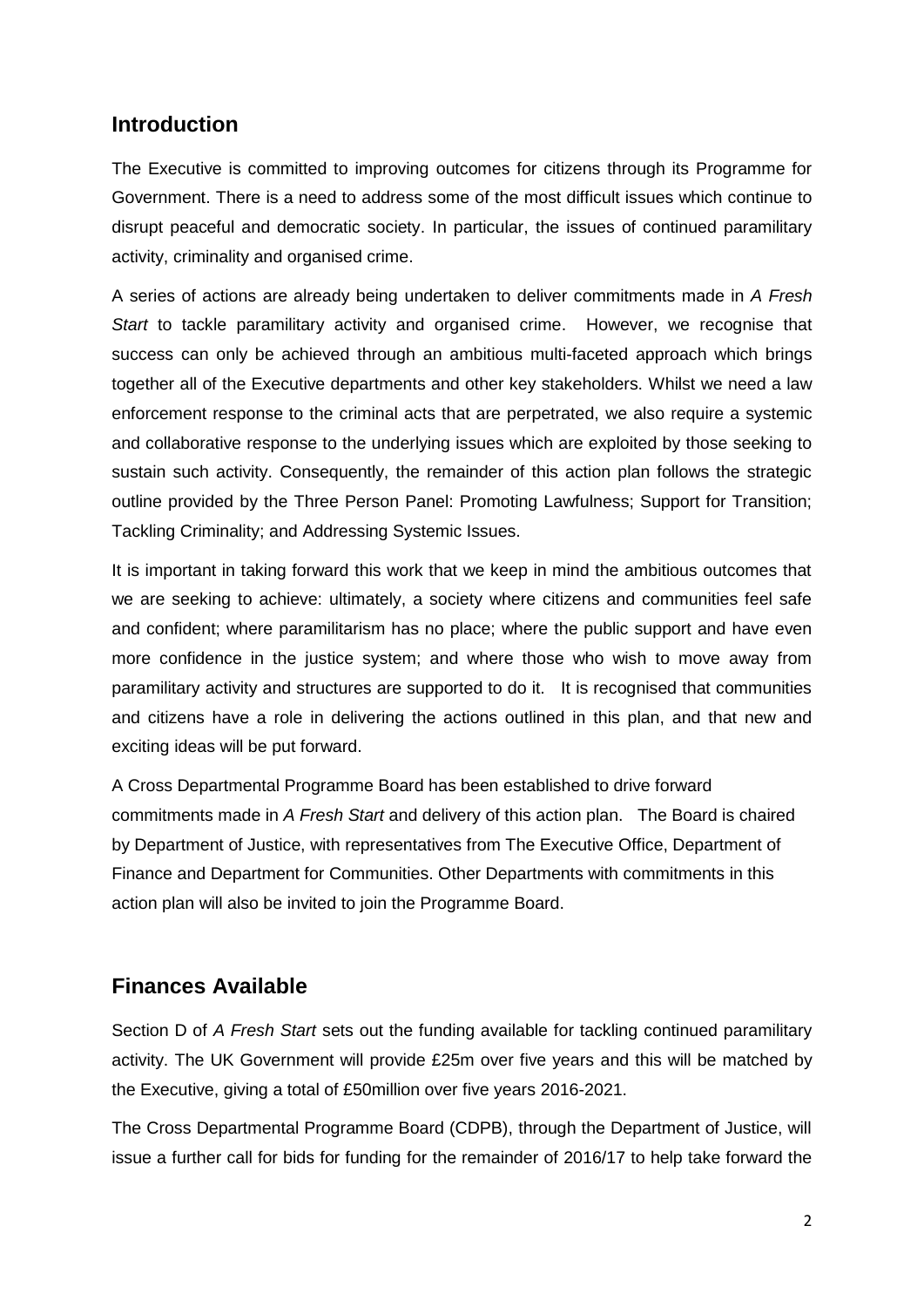action plan. These may include time-bound projects, research or scoping projects to inform the development of longer-term programmes. The CDPB will also invite longer term bids for funding over the four years beginning April 2017.

It is important to recognise that progress against actions put forward in this document are subject to resources being made available, where required.

# **Monitoring and Evaluation**

The First Minister, deputy First Minister and the Justice Minister will put in place arrangements to ensure they have an ongoing oversight and input on the detail of design and implementation of this plan. A Cross Departmental Programme Board has been established to monitor and evaluate implementation of the action plan and report on progress. In addition, the *Fresh Start* agreement provides for robust independent monitoring to ensure progress is made on these difficult issues. A four member Independent Reporting Commission (IRC) will be established by the UK and Irish Governments. The IRC will have responsibility for reporting annually on progress towards ending continuing paramilitary activity, and reporting on the implementation of the relevant measures from the three administrations.

# **Values and Principles Underpinning the Action Plan**

This action plan is a collaborative document which takes an Executive-wide approach to tackling the issues of paramilitary activity, criminality, and organised crime. We recognise the need for a strategic approach to tackling paramilitary activity that must move beyond disparate actions. This document and the structures that we have in place demonstrate the commitment to a strategic and joined up focus on these important issues.

We have programme management arrangements in place as set out above, which will ensure that this work is given the focus and strategic direction that it requires. Through these mechanisms the Executive Office and the Head of the Civil Service will be a key driving force behind this programme of work, although individual actions will be taken forward by the Departments, associated agencies, statutory bodies, and third sector bodies and groups.

The engagement and participation of a broad range of stakeholders will be key in designing and delivering this programme of work. Programmes and projects within this action plan will need to be tailored to take consideration of local contexts, and to empower and support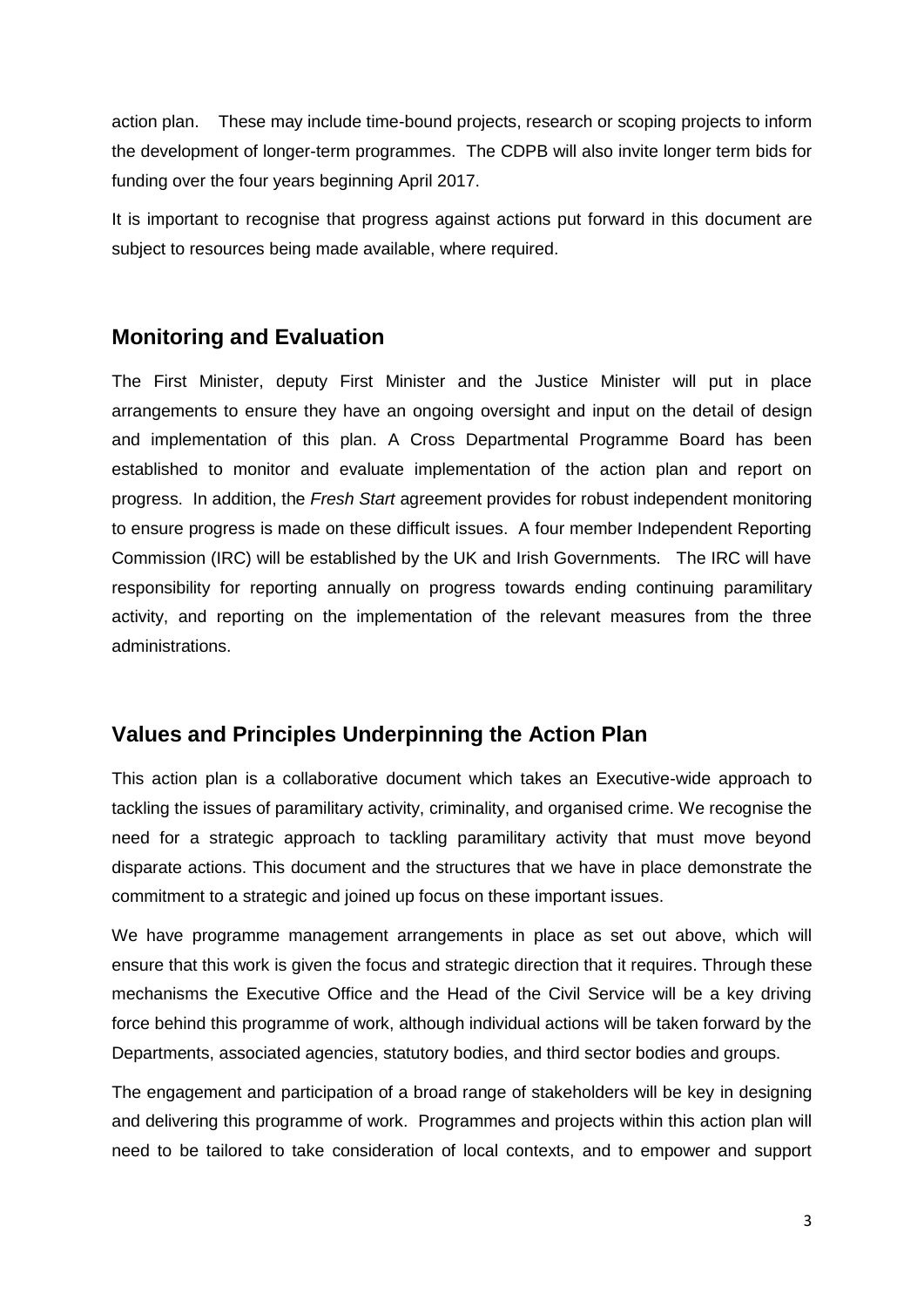citizens. We need to support communities to build confidence in the rule of law and promote lawfulness. Innovation and creativity will sit at the core of the approach to delivery.

Therefore, we recognise the vital contribution that the wider voluntary and community sector and civic society make in this area. A partnership approach with these sectors sits at the very heart of this document; recognising that delivery on the ground needs to include those people who are most affected by these issues. The Panel report recognises the importance of a strong partnership approach and, where appropriate, co-design of programmes and interventions, and this will be reflected through the way in which we implement these actions. In short, it is recognised that some of the answers, and indeed much of the current effort, lie with communities who will often be best placed to propose and deliver solutions to the problems they face. This action plan is intended to enhance that existing effort and to wrap additional interventions around the excellent work which goes on within communities.

### **Fresh Start**

*A Fresh Start – the Stormont Agreement and Implementation Plan* was published in November 2015 and sought to address some of the most challenging and intractable issues facing our society. Section A of the agreement reaffirms support for the rule of law; creates fresh obligations on elected representatives to work together towards this shared objective; and provides a framework for tackling the ongoing issues of paramilitary activity and organised crime.

*A Fresh Start* provided an important focus on the issue of tackling paramilitary activity and organised crime, and since November the Executive has been working together to fulfil the commitments made in Section A of the agreement. The agreement set out a series of measures the Executive is committed to taking to tackle this issue, and these include: reforms to speed up justice and provide better support to victims and witnesses; investment in new specialist forensic equipment; and the development of programmes and interventions aimed at reducing reoffending. Alongside this, the Early Intervention Programme Board will take forward work to develop a cross-departmental programme to prevent vulnerable young people being drawn into paramilitary activity. Work is also underway to develop a programme to increase the participation and influence of women in community development. The Department of Justice is developing a public awareness campaign to support efforts to tackle paramilitarism and organised crime.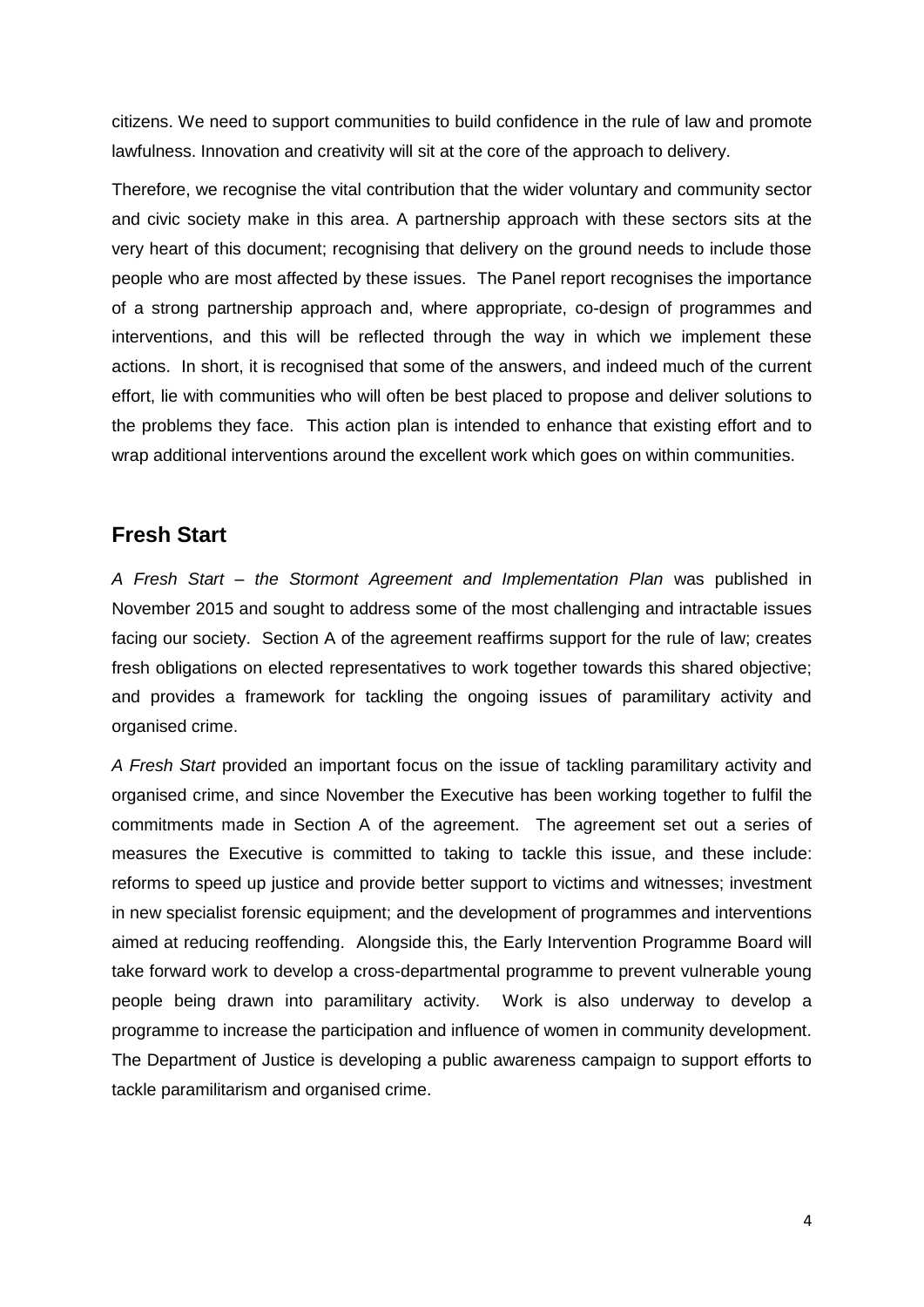# **Three Person Panel Report**

The recommendations in the Three Person Panel report are classified in four sections:

#### **A: PROMOTING LAWFULNESS**

Lawfulness is a cornerstone of any peaceful and prosperous society, and promoting lawfulness is a key component of what the Executive seeks to achieve through its Programme for Government. The *Fresh Start* agreement makes clear that the partnership approach to Government underpins a commitment to a peaceful society, supporting law and order, and the justice system. Promoting lawfulness, and generating a culture of lawfulness, are key recommendations in the Panel's report in which all parts of society have a role to play. This requires a shift towards creating a society where lawfulness is promoted and valued, and where law enforcement and the justice system are able to tackle harm and criminality in partnership with empowered and confident communities. It also means acknowledging the role that communities and citizens play in setting positive visions for their local areas.

#### **B: SUPPORT FOR TRANSITION**

Ending paramilitary activity is a challenging ambition that will inevitably involve a period of transition – but transition cannot continue indefinitely. The *Fresh Start* agreement included commitments to provide support for transition and reintegration of former prisoners. A range of targeted interventions are required to address the many issues identified by the Panel that individuals can face in seeking to move away from involvement in paramilitary activity. It is equally important that, linking to programmes aimed at achieving Programme for Government outcomes, we work with local communities to put in place interventions to develop capacity and confidence.

### **C: TACKLING CRIMINALITY**

We made clear in *A Fresh Start* our commitment to upholding the rule of law and tackling all forms of paramilitary activity, including placing a greater strategic focus on tackling paramilitary activity linked to organised crime so that communities and businesses can prosper without the threat of coercive control or intimidation. We have set out in the previous section measures to support those who want to move away from involvement in paramilitary activity, including criminality. However, there will be those who persist in such activity and a robust law enforcement response is required. A range of stakeholders have a role in tackling the threat posed by organised crime and to this end we will continue to support the work of the Organised Crime Task Force and the new Joint Agency Task Force.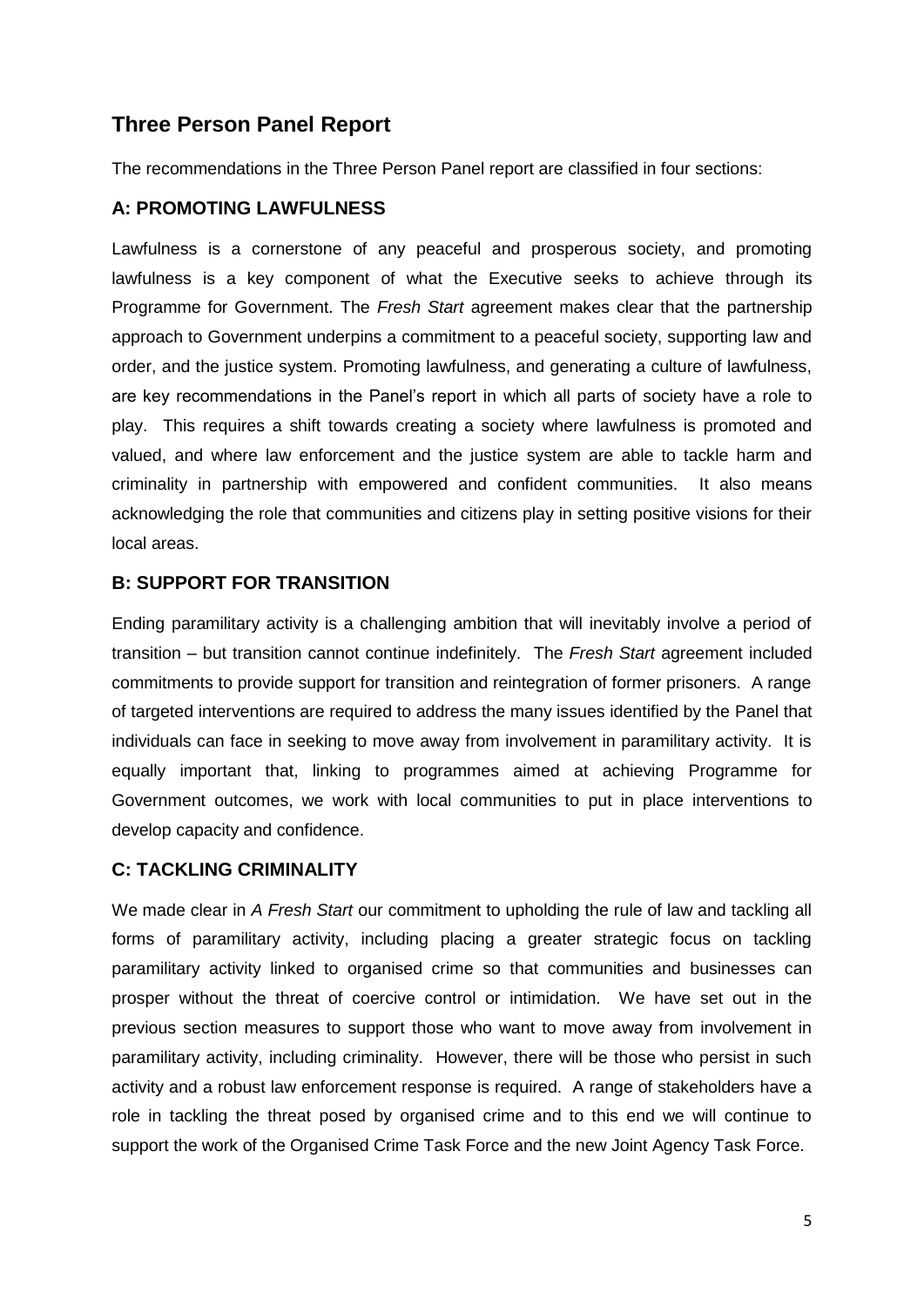#### **D: ADDRESSING SYSTEMIC ISSUES**

The Programme for Government Framework sets out how we intend to tackle the many complex challenges facing our society, such as disadvantage, educational underachievement, and division; and how we propose to improve outcomes for all our people. In the longer term we must address the factors that can be exploited by those seeking to sustain paramilitary activity if we are to succeed in bringing about its end. This is a long term, generational and ambitious process of social change and we will need to work in partnership with public, private, voluntary and community sectors to ensure success.

The following action plan builds upon the existing work already underway in support of *A Fresh Start* and sets out the additional measures to be taken to tackle paramilitary activity, criminality and organised crime, accepting and building upon the recommendations of the Three Person Panel report.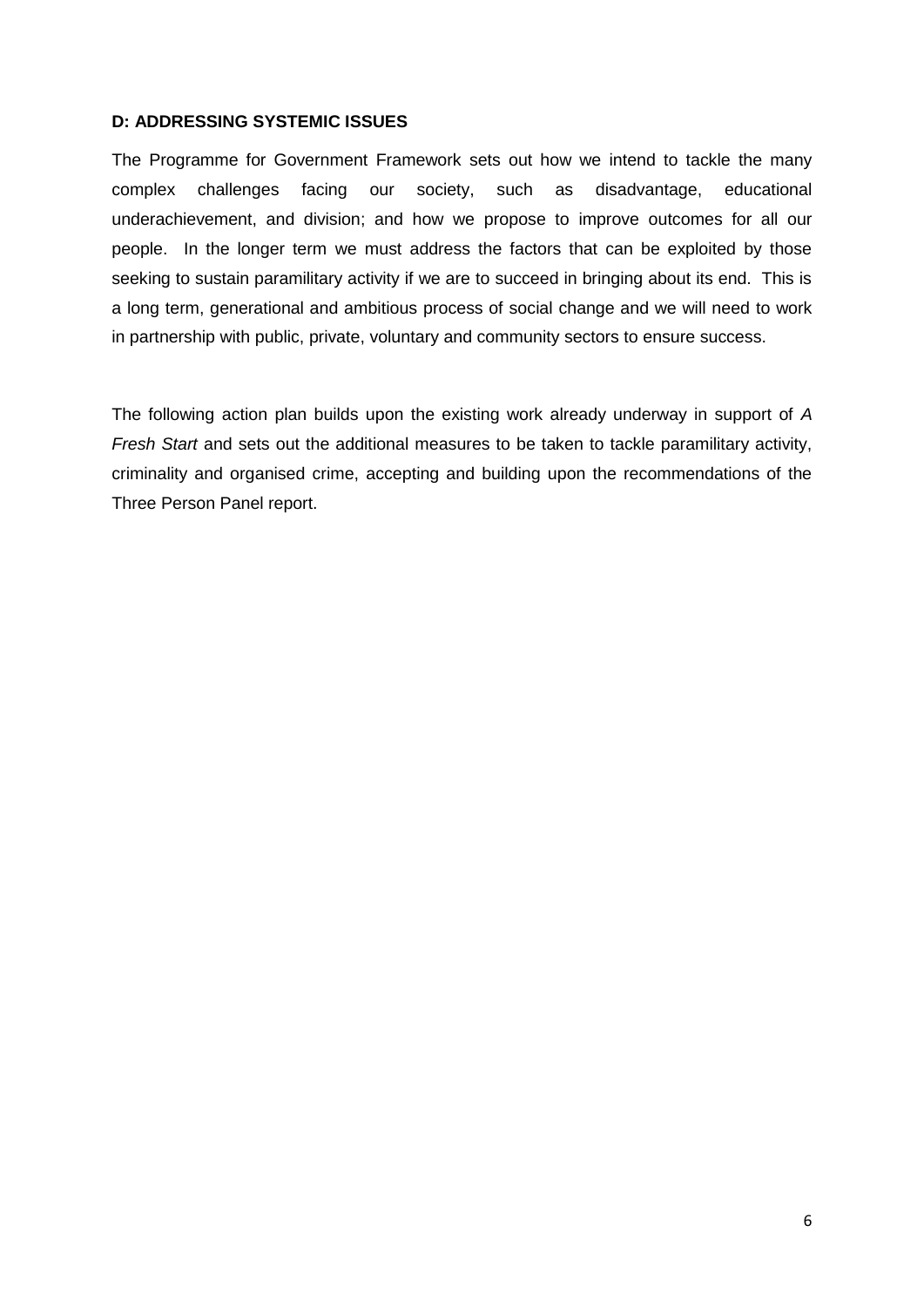### **A: PROMOTING LAWFULNESS**

#### *A1 - The Executive should make promoting lawfulness a key priority in the current mandate.*

The draft Programme for Government Framework demonstrates through Outcome 7 – "we have a safe community where we respect the law, and each other" - that promoting lawfulness is a key priority in the current mandate. *A Fresh Start* sets out the Executive's commitments to upholding the rule of law, tackling paramilitarism, organised crime and criminality. These values and the commitment to disbanding paramilitary organisations and their structures are reflected in the new Ministerial Pledge of Office.

# *A2 - The Executive should use all avenues available to it to increase public awareness of what people can do about criminality in Northern Ireland and promote active citizenship in building a culture of lawfulness.*

We welcome the emphasis that *A Fresh Start* (Section A), and the Panel's report have placed on the need to increase the public's understanding of criminality. The Department of Justice will launch a public awareness campaign before the end of 2016 on the issue of organised crime and its links to paramilitary activity, which will promote active citizenship in building a culture of lawfulness. This will build on community views and understanding, and will provide more information for citizens and communities about the harm faced from organised crime. Alongside this, the Department of Education will consider commissioning the development of additional curriculum materials to support teachers and youth workers in delivering these aspects of the curriculum.

# *A3 - The Executive should work with leading figures and organisations throughout all sectors of society to take a stand against criminality in Northern Ireland and promote responsible cooperation with the authorities as part of a culture of lawfulness.*

We agree the need to take forward this recommendation to promote these messages throughout society, and to clearly speak to the issues of concern to communities and citizens. We plan to take forward a number of actions across the Executive to further ensure that all sectors of society are equipped to take a stand against criminality and encourage responsible cooperation with relevant authorities. The Department for Communities will bring forward proposals for engagement on this issue via community, voluntary, and sports forums.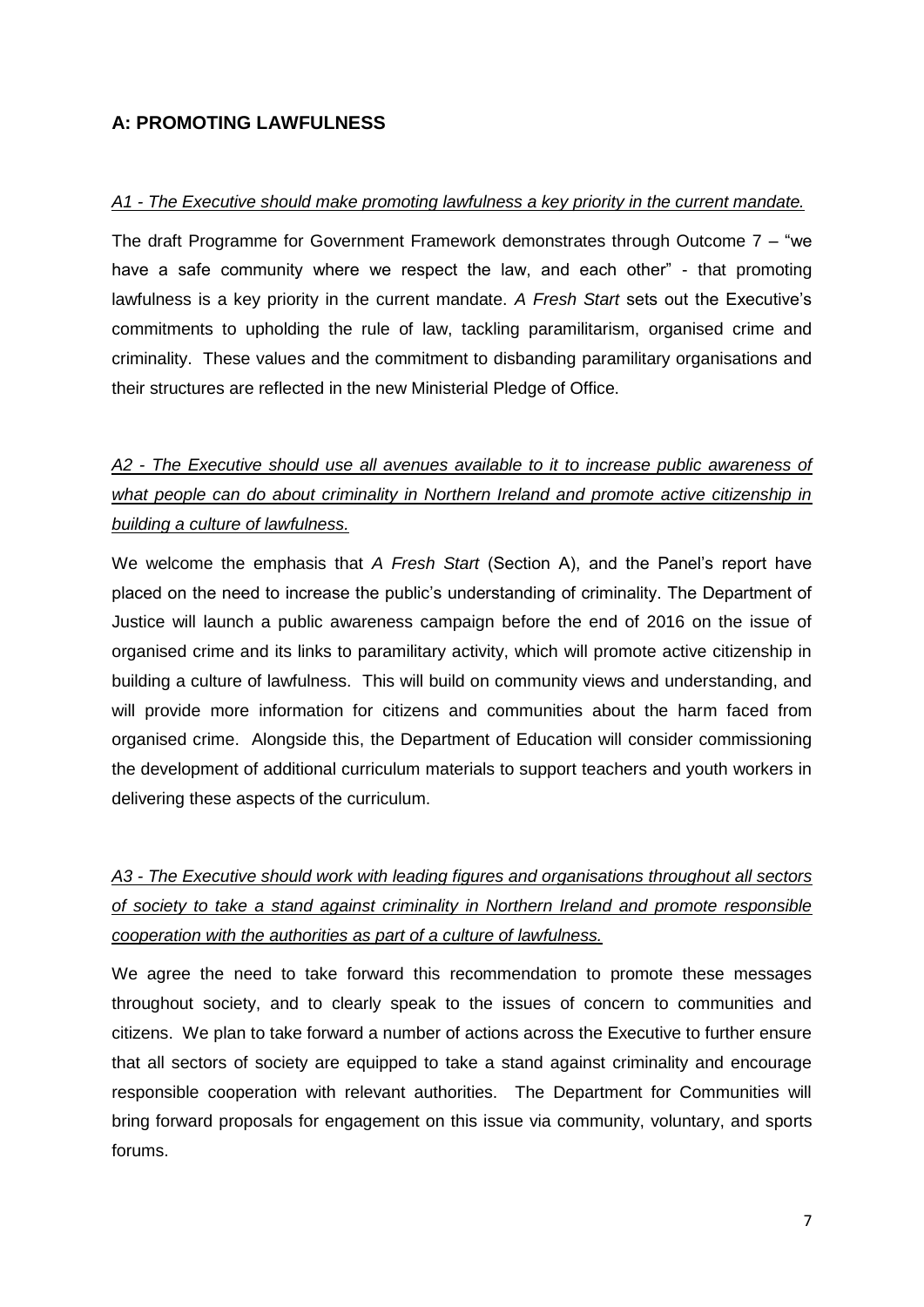The Attorney General will expand his Living Law programme building on the relationships with secondary and other non-grammar schools. He will also develop the community element of the Living Law programme to facilitate direct engagement with a broad range of community based organisations, promoting the rule of law, engagement with the law, and active citizenship.

*A4 - As part of its "cross-departmental programme to prevent vulnerable young people being drawn into paramilitary activity", the Executive should commission appropriate initiatives aimed at promoting lawfulness in schools and through youth work in communities.*

The Department of Education will develop initiatives to ensure that those schools and youth groups dealing with the effects of paramilitary activity on young people are appropriately trained to identify risk factors and to adopt a whole school/group approach to help deal with those challenges.

The Department of Education and Executive Office will deliver Youth Intervention Programmes specifically targeted at vulnerable young people, including those most at risk of becoming involved in, or affected by paramilitary activity, so that they can make a positive contribution to their communities.

*A5 - The Executive, the Policing Board and the PSNI should review the resourcing and operation of policing in communities to ensure that policing is visible and resourced to fully engage in those communities most vulnerable to criminal control.*

The Executive, the Policing Board and the PSNI will review the resourcing and operation of policing in communities to ensure that policing is visible and resourced to fully engage in those communities most vulnerable to criminal control.

Bespoke interventions and training designed to enhance confidence and trust between the police and communities will be developed.

*A6 - In setting the strategic objectives of PCSPs, the Department of Justice and Policing Board should ensure that the partnerships focus on building community confidence in the rule of law and embedding a culture of lawfulness.*

In setting new strategic objectives for the PCSPs the Department of Justice and the Policing Board will implement this recommendation.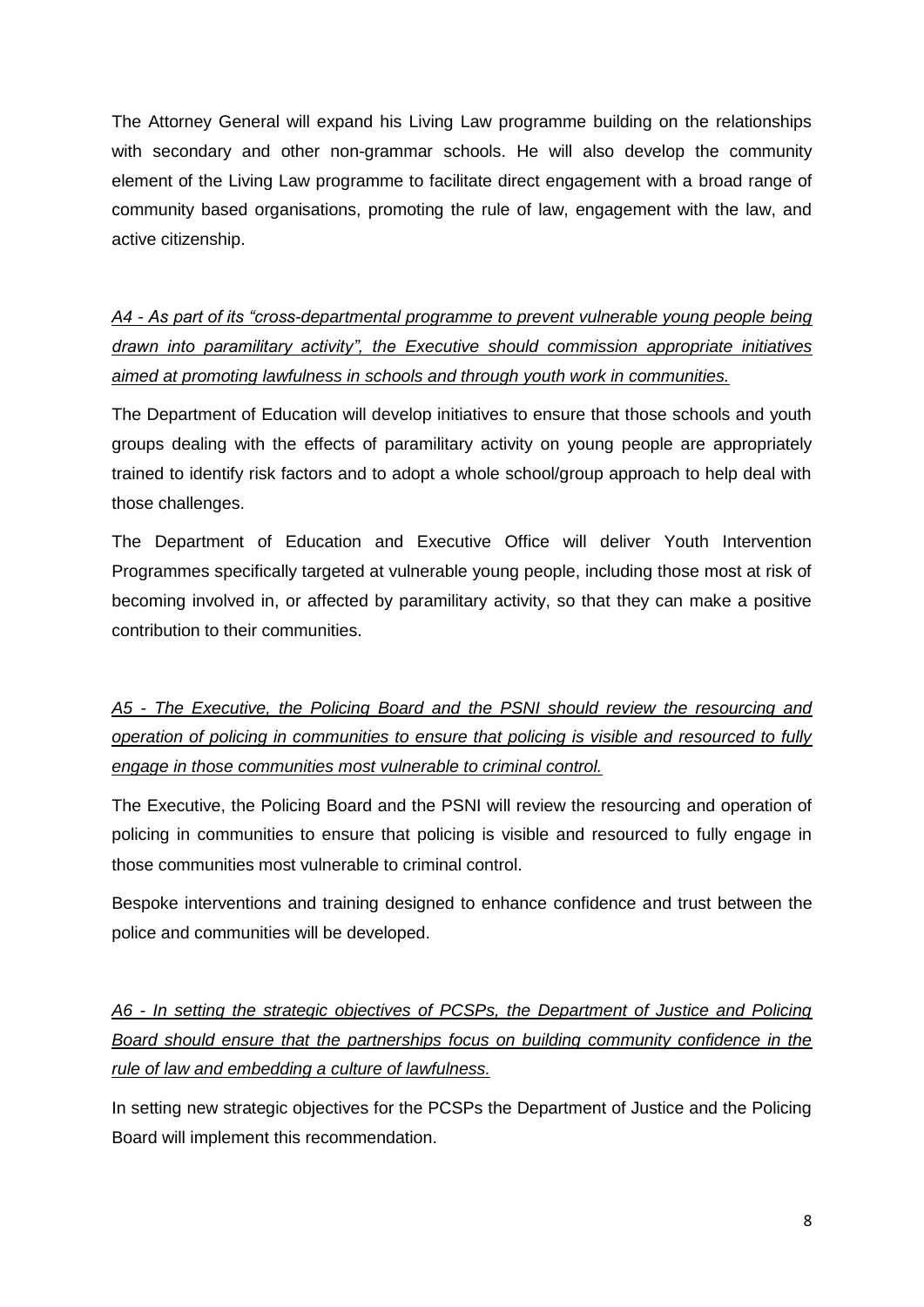The Department of Communities will ask local Government to ensure that, in aspects of local Community Plans (due for delivery by April 2017) that address community safety issues or where PCSPs act as a delivery agency, Community Planning Partnerships also focus on building community confidence in the rule of law and embedding a culture of lawfulness.

*A7 - The designated<sup>3</sup> organisations should also ensure that their representatives are sufficiently senior and committed to building effective partnerships.*

The designated organisations will ensure their representation at PCSPs is of a sufficiently senior level to facilitate effective partnerships.

*A8 - The Executive and the PSNI, in conjunction with the Policing Board, should review their protocols for engaging with representatives of paramilitary groups. This change in approach should also apply to other public and community bodies and public representatives.* 

The Executive will propose to the Chief Constable and the Chair of the Policing Board that we commission an agreed independent expert - of suitable expertise and standing - to review current practice and legal requirements, as well as lessons from other contexts, and provide them with draft protocols for consideration.

*A9 - The Executive should put in place a dedicated fund for restorative justice initiatives to provide enhanced levels of resource over longer periods of time to deliver positive outcomes for individuals and communities. This should include resourcing the proposal for a centre of restorative excellence.*

The Executive will put in place a dedicated fund for restorative justice initiatives to provide enhanced levels of resource over longer periods of time to deliver positive outcomes for individuals and communities.

The Department of Justice will also carry out a feasibility study to identify best options for a new centre of restorative excellence.

1

<sup>&</sup>lt;sup>3</sup> A number of statutory organisations (PSNI, NI Housing Executive, Probation Board NI, Youth Justice Agency, NI Fire and Rescue Service, Education Authority, Health and Social Care Trusts) are formally designated within the Policing and Community Safety Partnerships (Designated Organisations) Order (Northern Ireland) 2013.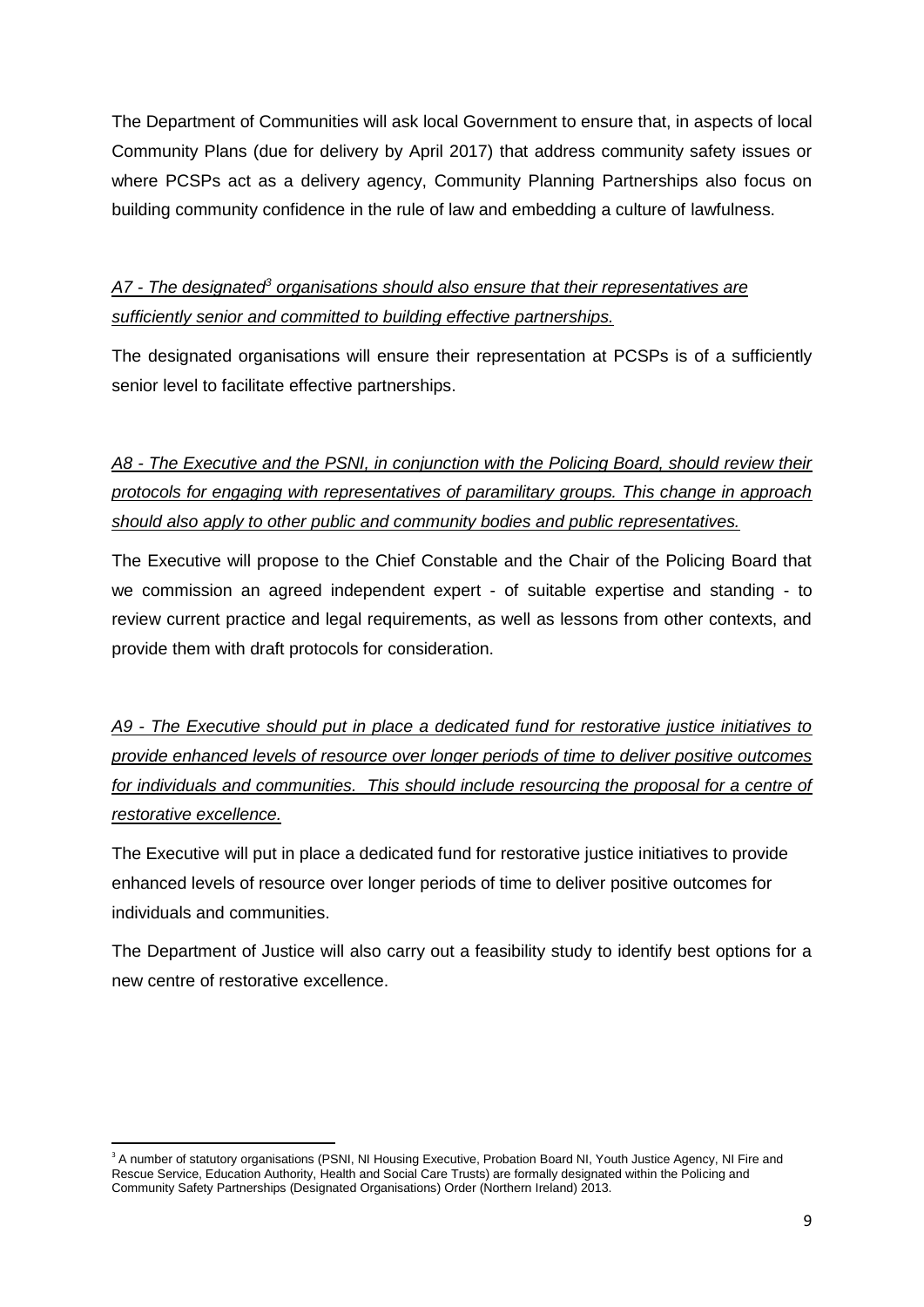# *A10 - The Department of Justice should bring forward draft legislation to further reform committal proceedings to remove the need for oral evidence before trial*

Committal proceedings will be further reformed. The Department of Justice will bring forward draft legislation in relation to this recommendation.

*A11 - The Department of Justice should also use the measures already available to it to abolish committal proceedings in respect of those offences most frequently linked to paramilitary groups, including terrorist offences and offences which tend to be committed by organised crime groups.*

Committal proceedings in respect of those offences most frequently linked to paramilitary groups will be abolished. The Department of Justice will work closely with justice organisations to identify suitable offences to be added to the list of offences which can be directly transferred to the Crown Court.

*A12 - The Department of Justice, the Courts Service and the Public Prosecution Service should implement the case management improvements piloted in the Ards area throughout Northern Ireland, particularly in respect of those offences linked to terrorism or serious organised crime groups.* 

The Department of Justice and criminal justice partners will assess how best to implement the case management improvements in the Ards Indictable Cases Pilot  $(ICP)^4$  and will also explore other offence types which may be suitable for ICP type processing.

*A13 - Law enforcement agencies and others involved in the process of bringing prosecution cases to court should ensure that they have appropriate systems and procedures in place to enable cases to progress as expeditiously as possible.*

The PSNI is seeking to appoint an experienced Detective Superintendent to work with partners in developing more effective criminal justice processes to manage prosecutions in respect to paramilitary activity and organised criminality.

The overall strategy for speeding up justice includes all of the measures described in the preceding recommendations, as well as other measures contained in the Justice Act 2015

1

<sup>&</sup>lt;sup>4</sup> The Ards Indictable Cases Pilot (ICP) was a pilot which ran in the Ards area between 02 January 2015 and 31 December 2015 to demonstrate the optimum performance model for progressing criminal cases through the Crown Court.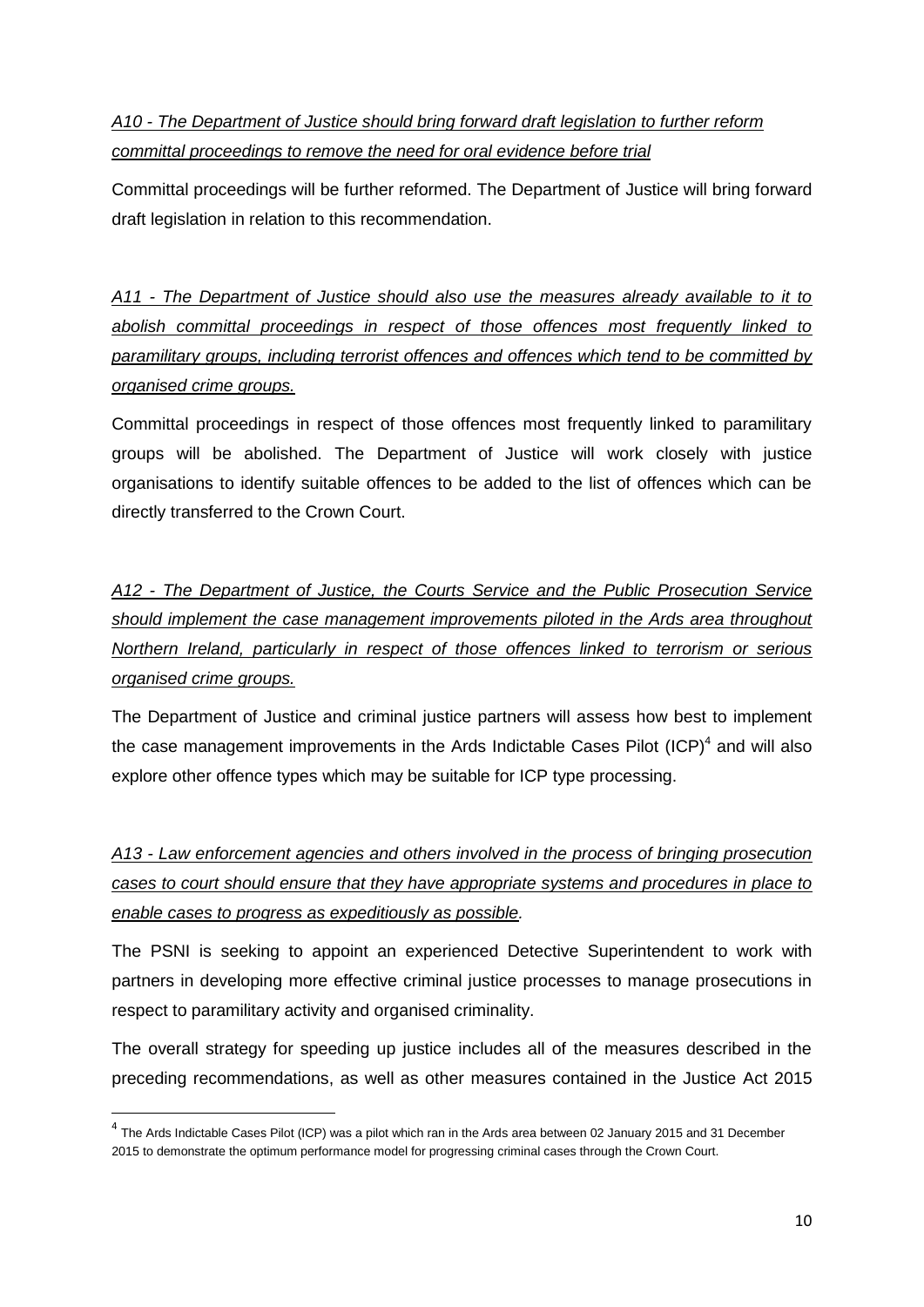including: measures concerning Early Guilty Pleas, the reform of the Summons process; and the introduction of Statutory Case Management.

*A14 - The Department of Justice, working with the judiciary and with counterparts in the UK and Irish Governments, should review the position regarding bail in respect of serious offences to determine the facts about its availability and, if required, bring forward measures to improve the situation.*

The Department of Justice will lead work, drawing on assistance from colleagues in UK and Ireland, initially to establish facts about bail decisions. Should that review and the analysis of its findings demonstrate any gaps in the law, phase two of this work will consider whether further measures are needed.

*A15 - The Department of Justice should ensure that an appropriate mechanism is in place to enable the Director of Public Prosecutions to refer sentences he believes to be unduly lenient, particularly to include offences linked to terrorism and organised crime groups.*

The Department of Justice will consider this recommendation within the scope of the recently announced Sentencing Policy Review. The Department will prioritise this element of the review and seek to bring proposals for consultation as soon as possible, including the possibility, in the shorter term, of adding further 'linked' offences to the statutory list by secondary legislation.

*A16 - The Judiciary may also wish to review the use of sentences and other punitive measures, including confiscation powers, to establish whether they are deployed to best effect in respect of terrorism and organised crime offences, including environmental crime.*

Taking into account the Department of Justice's review of sentencing policy, the Lord Chief Justice's Sentencing Group will consider the guidance available to the judiciary in respect of relevant offences.

The Department of Justice will work with justice organisations to develop proposals on other sentencing measures, such as confiscation orders.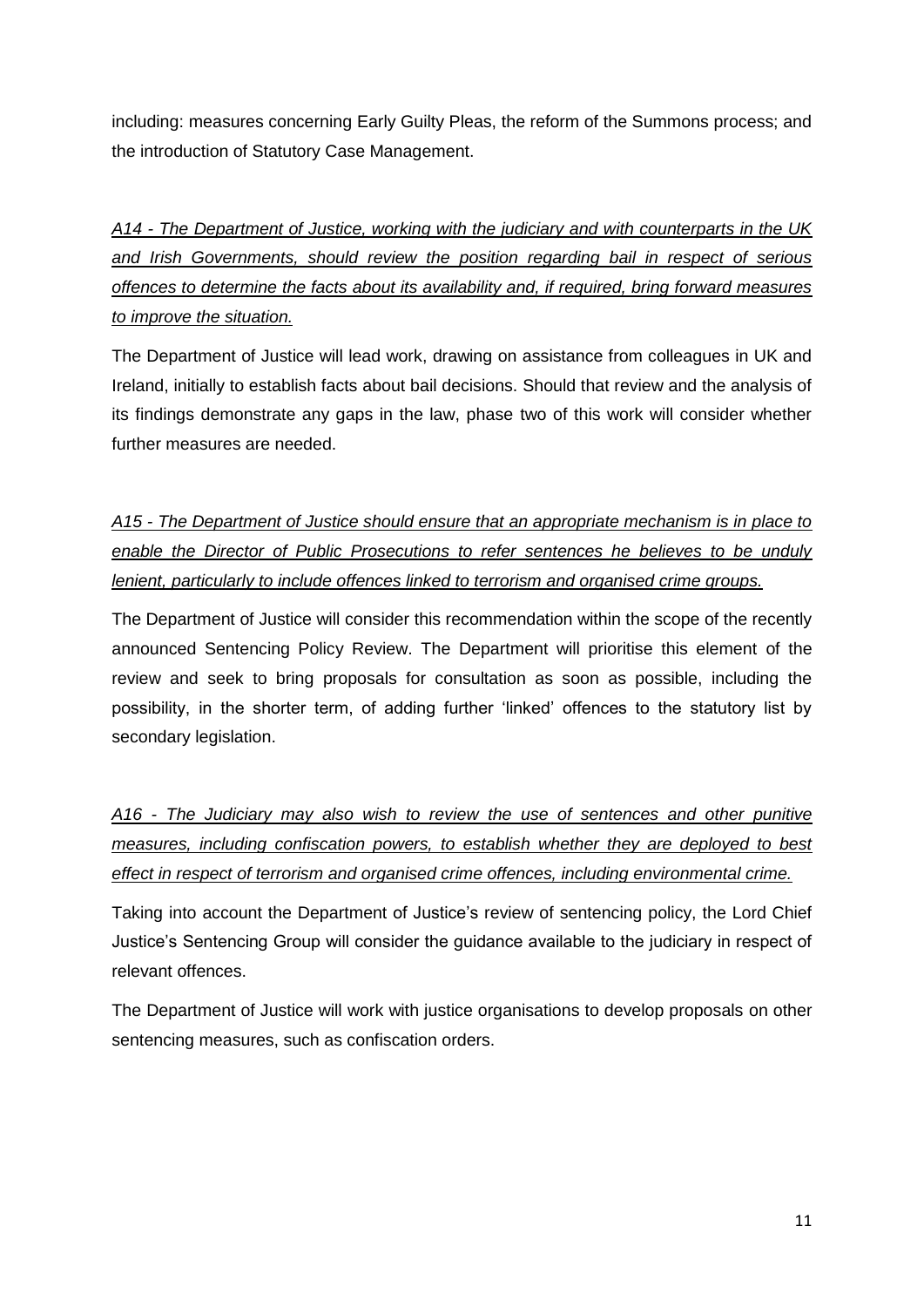# **B: SUPPORT FOR TRANSITION**

**.** 

*B1 - The Executive should urgently adopt recommendations by the Review Panel that (a) the Fair Employment and Treatment Order 1998 (FETO) should be amended; (b) the employers' guidance should be implemented in respect of public sector recruitment and vetting; and (c) that there should be greater transparency over all these issues. Oversight of the implementation of these specific measures should be included within the remit of the Independent Reporting Commission.* 

The Executive will urgently adopt recommendations by the Review Panel that (a) the Fair Employment and Treatment Order 1998 (FETO) should be amended; (b) the employers' guidance should be implemented in respect of public sector recruitment and vetting; and (c) that there should be greater transparency over all these issues.

*B2 - The Review Panel's work should continue to consider what steps can be taken to improve access to financial services (including lending and insurance), adoption and travel advice.*

The Executive will engage with the Review Panel (appointed by the Ex-prisoners Working Group<sup>5</sup>) to address the issues identified relating to access to financial services (including lending and insurance), adoption and travel.

*B3 - The Executive should make representations to the US Secretary of State to seek an expedited procedure for visa applications from ex-prisoners affiliated with groups on ceasefire.*

The Executive will make representations to the US Secretary of State to seek an expedited procedure for visa applications from ex-prisoners affiliated with groups on ceasefire.

<sup>&</sup>lt;sup>5</sup> The Ex-Prisoners Working Group was established primarily to consider and address the barriers facing people with conflictrelated convictions in accessing employment as well as goods, facilities and services. The Executive Office facilitates regular meetings of the Ex-Prisoners Working Group which is chaired by the head of the NICS Sir Malcolm McKibbin.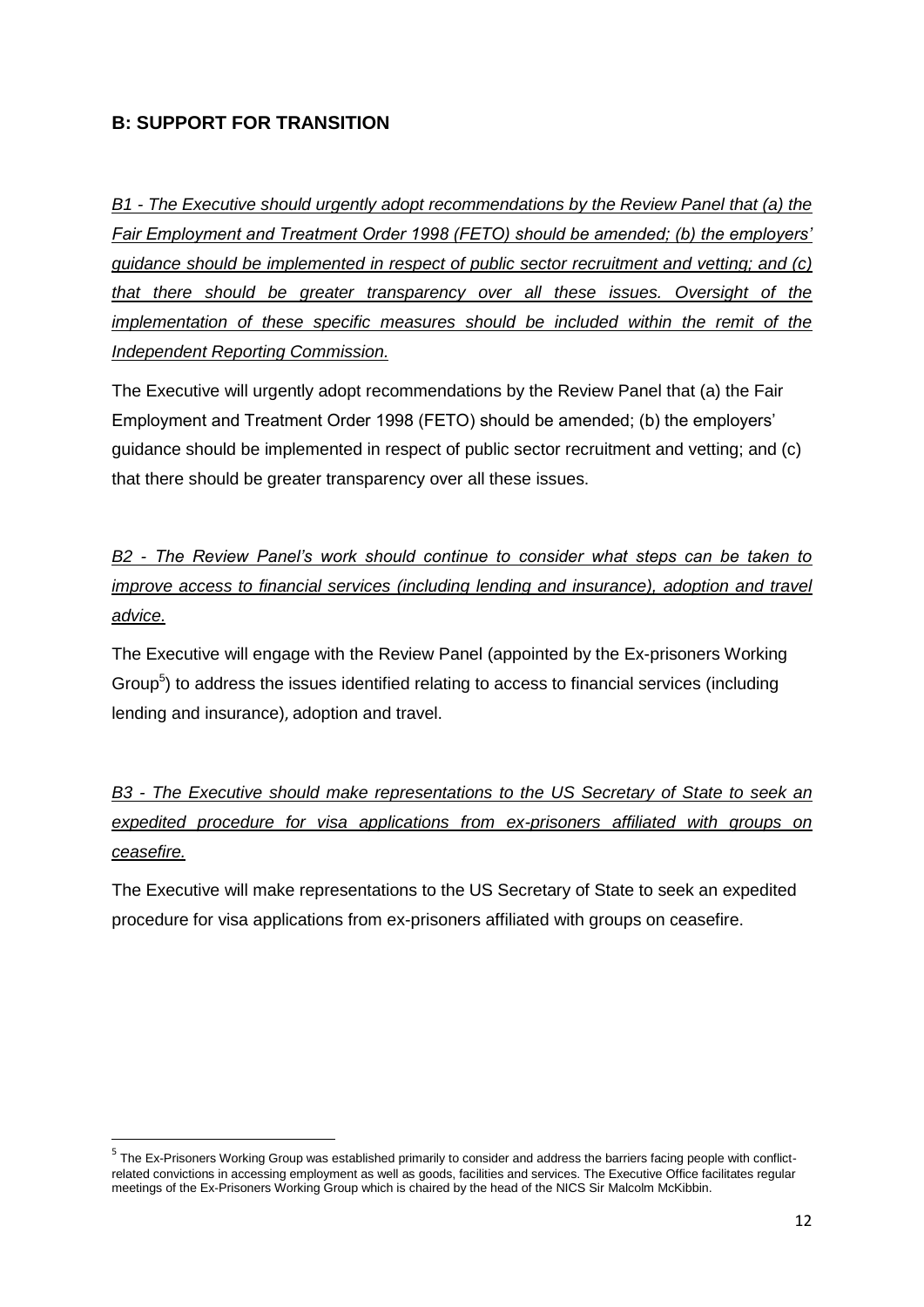*B4 - The Executive should establish a fund to support ambitious initiatives aimed at building capacity in communities in transition, including through developing partnerships across civil society and across community divisions.*

The Executive will establish a fund to support ambitious initiatives aimed at building capacity in communities in transition, including through developing partnerships across civil society and across community divisions. The Executive Office and the Department for Communities will take forward this recommendation on behalf of the Executive. This will be designed in collaboration with stakeholders with relevant experience and expertise, such as the Northern Ireland Housing Executive, the Community Relations Council, The International Fund for Ireland, local Government, and community representatives.

*B5 - The Executive's programme for women in community development should be designed not only to enable women's organisations to continue to carry out transformative community development work in our communities but also to ensure that women are equipped to take on more leadership roles in public decision-making.*

The Department for Communities will organise a series of co-design workshops to determine the shape and content of the programme. These will include TEO and DOJ participation and other Executive Departments where appropriate, alongside experts in the community and women's organisations who will be taking forward the delivery of the programme.

# *B6 - The Executive, in implementing rigorous enforcement of funding rules, should ensure that funding will be available for supporting creative and ambitious initiatives.*

The Executive is providing additional funding to support the delivery of this action plan and is committed to working with local communities, as well as relevant criminal justice and statutory agencies, in developing creative and ambitious initiatives that will support communities in transition. Executive Departments and other bodies allocating funds made available by the Executive will continue to rigorously enforce funding rules, (*Managing Public Money,* the *Guide on Grant and Procurement* and the Government Funders' Database) in a proportionate manner, commensurate with risk. The Department for Communities is also giving consideration to what further work can be done in this area.

*B7 - A dedicated unit should be established to carry out a programme of work, including research, to enable Government to better understand relevant issues in communities and the options for influencing change; to ensure that all Executive Departments are fully*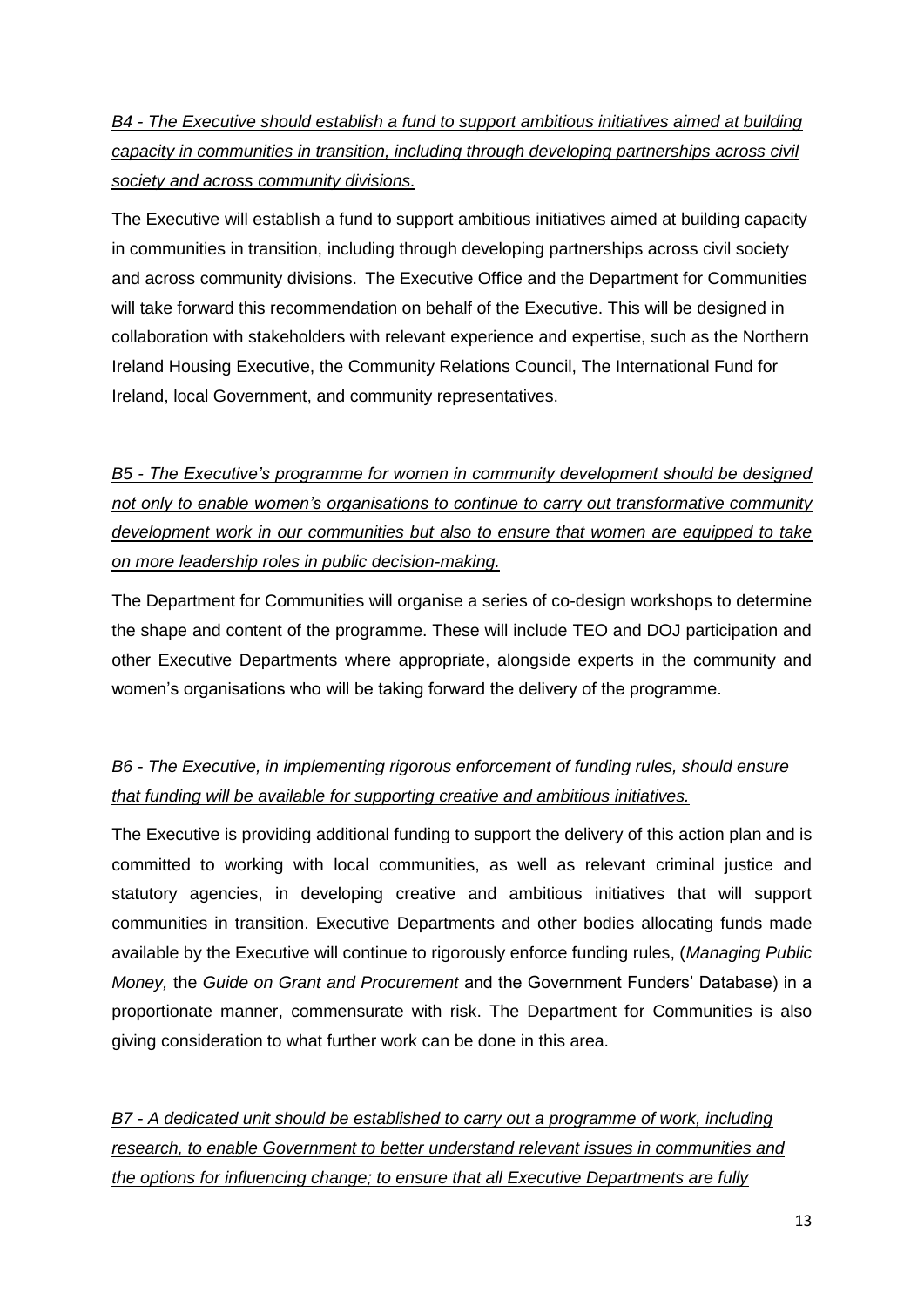*engaged in the strategy; to develop further targeted interventions; and to ensure that wider Government policy and messaging contribute to delivering positive outcomes in respect of paramilitaries and communities in transition. For that reason, this unit should not sit within any one department but instead report to the Executive.*

The Executive will establish a dedicated unit to ensure a joined up approach to delivering this programme. The Department of Justice will lead this, working in partnership with other Executive Departments, statutory bodies and community and voluntary sector organisations where appropriate.

# *B8 - The Department of Justice should revisit the framework related to the separated regime and arrange for an independent review to be undertaken examining the operation of the separated regime, evidencing the need for any changes and providing useful information for stakeholders to take forward.*

The Northern Ireland Prison Service remains committed to finding ways to address the challenging issues associated with the operation of the separated regime. The Department of Justice will engage with stakeholders, develop terms of reference, and identify individuals to lead an independent review. The Review will deliver a report and make recommendations required in respect of the framework for separation.

*B9 - Whilst ensuring that all prisoners are treated fairly, the Department of Justice should ensure that appropriate education and training opportunities are provided to prisoners in the separated regime.*

Recognising that there are operational challenges involved in managing the separated regimes, the current provision of constructive activity in separation is commonly identified as an issue of concern by prisoners being held there. NIPS' aspiration is to deliver well matched interventions to everyone in custody.

The Department of Justice will commission a consultative evaluation of constructive activity in separated prison accommodation leading to the development and delivery of a new model of constructive activity for separated prisoners focused upon positive educational and wellbeing outcomes.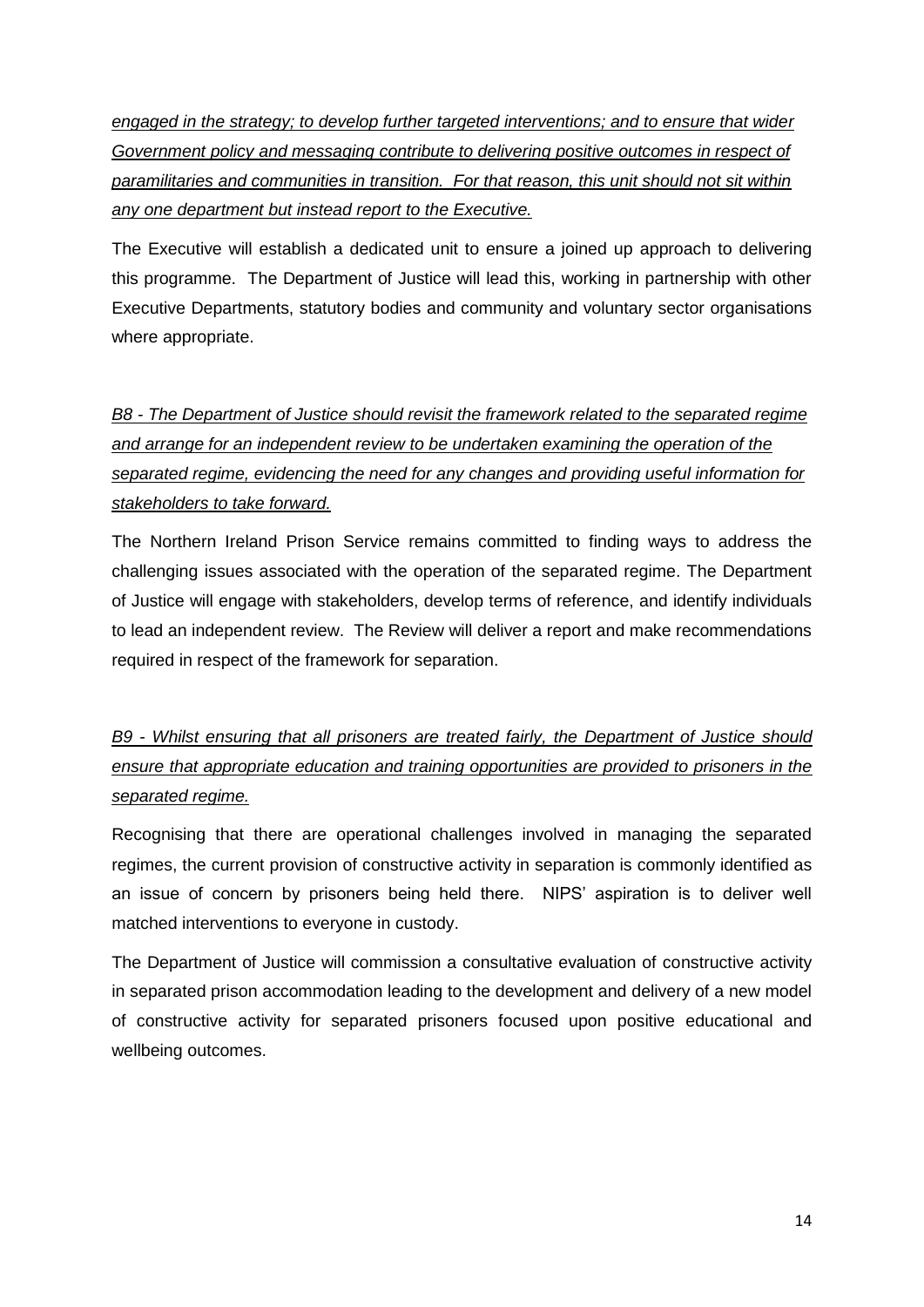*B10 - The Department of Justice and the Probation Board should work together with others to urgently develop and implement specific interventions to prepare offenders with links to paramilitary groups for return to society and to assist with reintegration.*

The Department of Justice will commission research to inform the design of relevant interventions that will develop a tailored desistance pathway for offenders with links to paramilitary groups to assist them as they prepare to return to their communities and to support their successful reintegration. This will be taken forward in conjunction with the Probation Board and other relevant individuals and organisations. This work will include community views on reintegration.

# *B11 - The Department of Justice should also work with law enforcement agencies and the Probation Board to improve the monitoring arrangements for 'paramilitary' offenders when on license.*

The Department of Justice will develop and implement a plan for improving monitoring arrangements.

*B12 - The Executive, in conjunction with the Probation Board, should develop, fund and implement an initiative (based on the INSPIRE<sup>6</sup> model) focused on young men who are at risk of becoming involved, or further involved, in paramilitary activity. This initiative should be a collaboration between Government departments and restorative justice partners to combine restorative practices and peer mentoring with targeted support in respect of employment, training, housing, health and social services.*

The Probation Board will lead on the development of a model aimed at systematically addressing the age related specific risks, experiences and needs of young men who have offended and are at risk of being drawn into crime and paramilitarism. The model will be codesigned between Government departments and restorative justice partners to combine restorative practices and peer mentoring with targeted support in respect of employment, training, housing, health and social services.

**.** 

<sup>&</sup>lt;sup>6</sup> The Probation Board for Northern Ireland established the INSPIRE Women's project in October 2008 'to develop and deliver in the community a new, enhanced range of gender informed services which would directly contribute to reducing women's offending through targeted community based interventions'.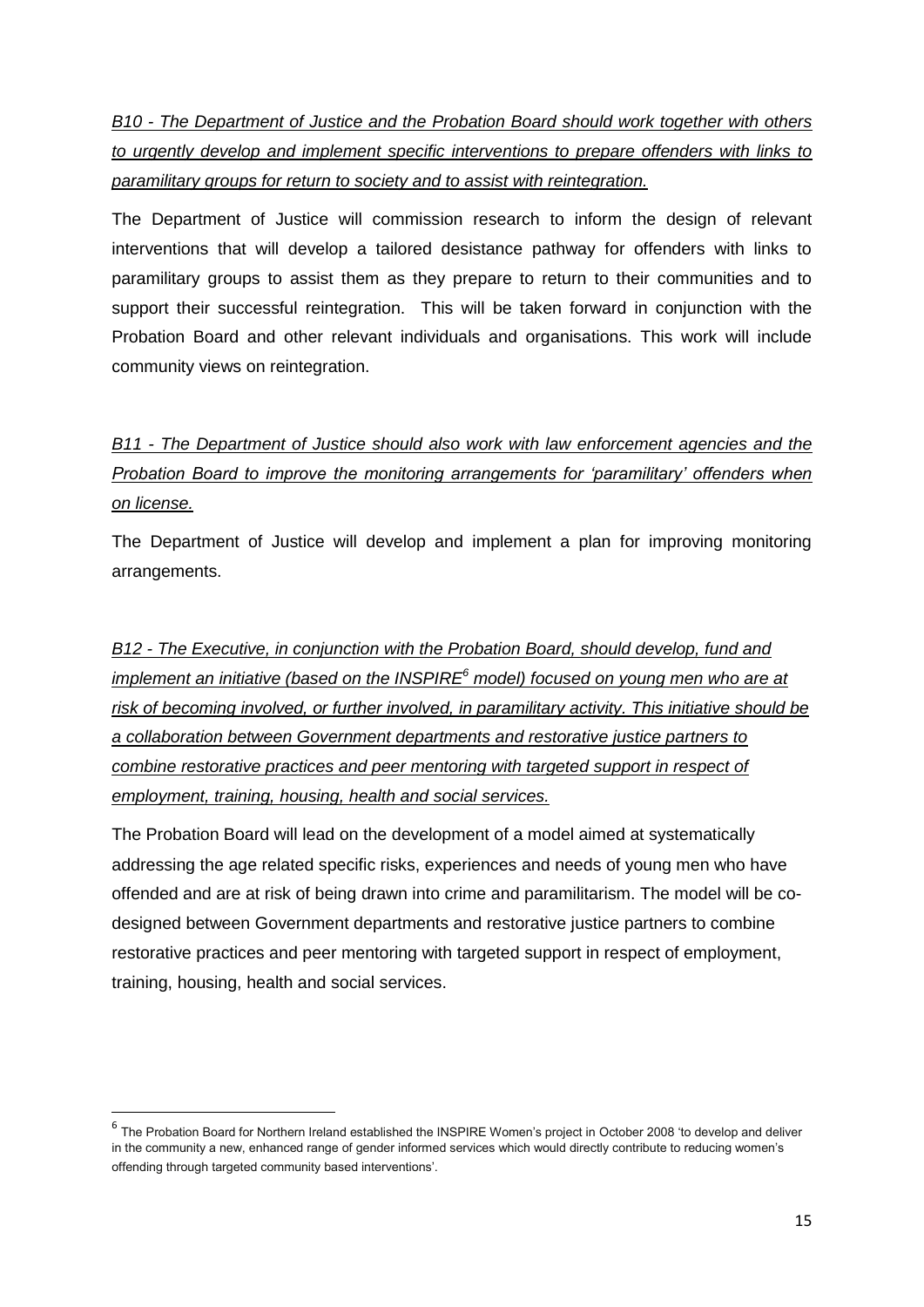*B13 - As part of the cross-departmental programme, the Executive Departments with responsibility for Education, the Economy, Health, Communities, Infrastructure and Justice, together with the Executive Office, should all identify the opportunities available to them to both prevent at-risk individuals becoming involved in paramilitary activity and measurably address the underlying issues that put some young people at a higher risk of becoming involved* 

A cross-departmental programme to prevent vulnerable young people being drawn into paramilitary activity will be developed to sit within the Early Intervention Transformation Programme (EITP). The EITP Board will develop a draft programme for consideration and approval by the Executive. This programme will be designed in conjunction with representatives from wider civic society.

# *B14 – The UK and Irish Governments should consider a mechanism being put in place for a limited period to deal with any future decommissioning of residual weapons or material.*

If there is a need identified for a decommissioning mechanism, both the Government of Ireland and the United Kingdom have advised that they will consult to consider this recommendation.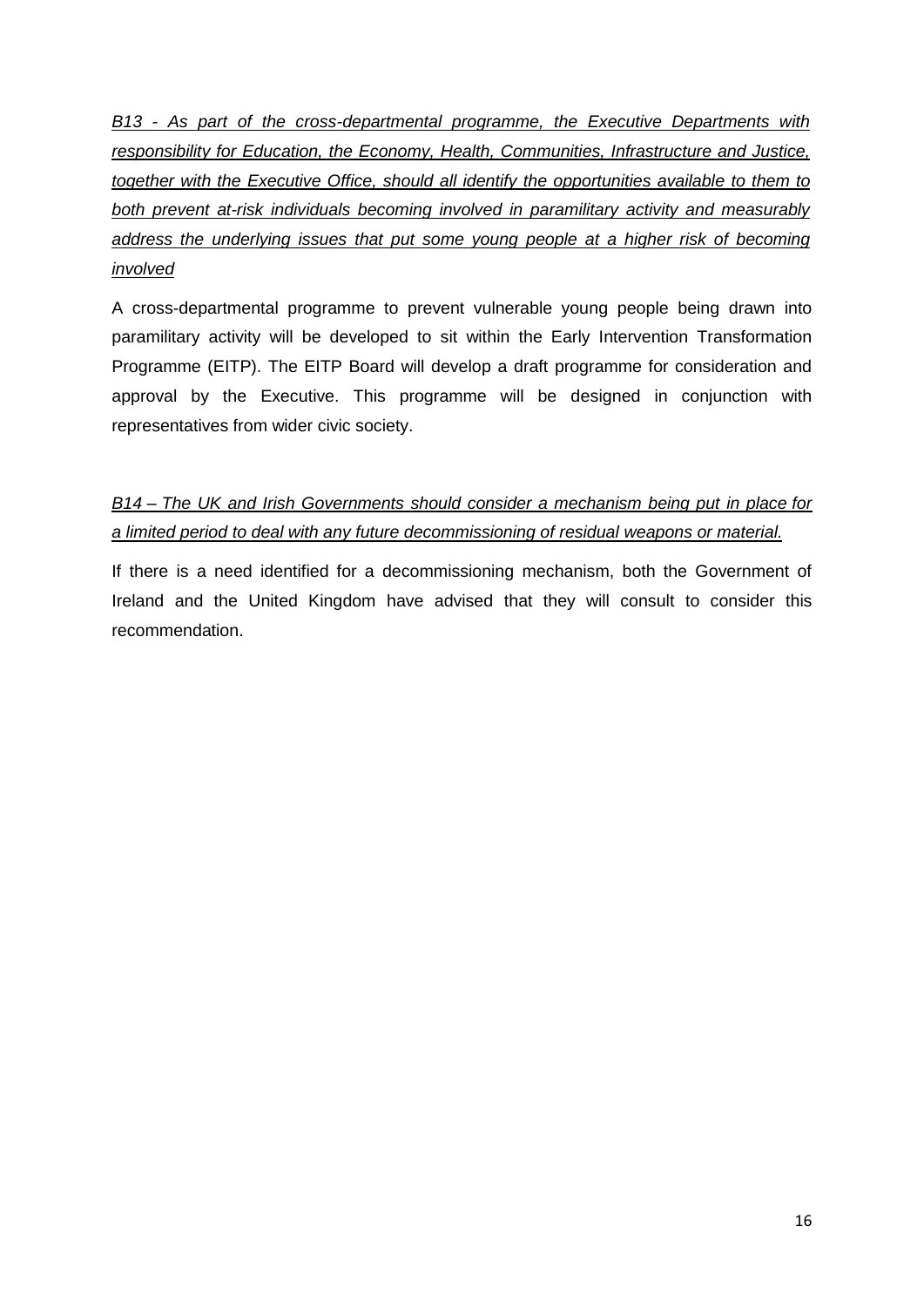# **C: TACKLING CRIMINALITY**

# *C1 - The strategies and activity of the PSNI and other law enforcement agencies should be updated to reflect a shift in focus from 'paramilitary activity' to criminality.*

Recognising the importance of keeping the strategic assessment of activities relating to paramilitary activity under constant review, strategies and activity in this area will be updated by PSNI as appropriate to reflect the situation as informed by regular operational and strategic assessments.

*C2 - The Department of Justice should urgently review the legislation relating to serious and organised crime in Northern Ireland to make sure that it is as effective as possible, with a view to introducing draft legislation to the Assembly in the current mandate.* 

Recognising that communities are concerned about this issue, the Department of Justice will commence a review of relevant legislation in July 2016. The review findings will then go out for consultation with a view to introducing draft legislation to the Assembly in the current mandate.

*C3 - The UK and Irish Governments should review the legislation relating to paramilitary groups (e.g. the Terrorism Act 2000) to ensure that it remains in step with the transitioning status of groups in Northern Ireland.*

The UK Government and the Irish Government have advised that they continue to keep relevant legislation under review and ensure it is effective.

*C4 - The PSNI should prioritise investment in its investigative capacity for tackling criminality*  linked to paramilitary groups and work with the NCA and other agencies to tackle all *organised crime linked to paramilitary groups in Northern Ireland.*

The Executive will urge the PSNI to prioritise investment in its investigative capacity. PSNI has submitted a funding proposal to create an additional dedicated investigative capacity to tackle criminality linked to paramilitary groups. The objective of this is to tackle the insidious influence of paramilitary groups and reinforce efforts to tackle more intensely organised crime and criminality. Key to maximising the disruption (and ultimate disbandment) of these groups will be the niche capabilities provided by relevant law enforcement agencies.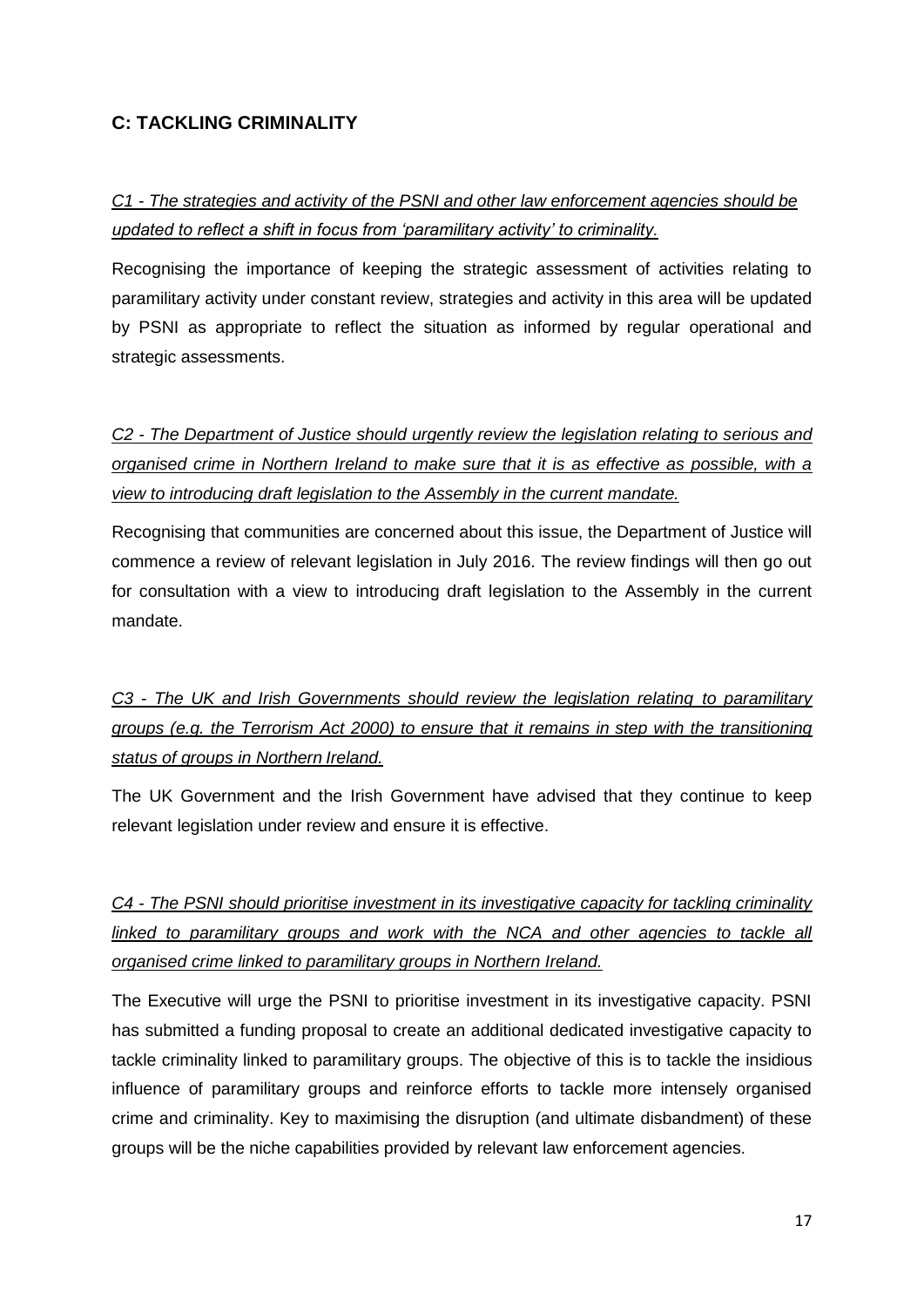*C5 – The UK Government should resource the NCA and HMRC to appropriately prioritise intensive work to tackle all organised crime linked to paramilitary groups in Northern Ireland.*

The Government is strongly supporting efforts to tackle paramilitarism and organised crime in Northern Ireland and the £25m of funding it is providing through the Fresh Start Agreement will help ensure that the relevant agencies are appropriately resourced to fulfil that commitment.

*C6 - The NIEA, and the Environmental Protection Agency in Ireland, should be included in the cross-border Fresh Start Joint Agency Task Force, including the Operations Coordination Group*

The Joint Agency Task Force will undertake a new strategic assessment in October 2016, and will again consider if it would benefit these agencies either joining the Task Force or participating during specific operations.

*C7 - The Executive, the UK Government and the Irish Government should consider whether there is merit in allowing some of the assets recovered from criminal activity to be used for the benefit of victims, communities and the environment.*

The Department of Justice will take forward a review of the Assets Recovery Community Scheme to consider whether current arrangements can be improved upon for further benefit to victims, communities and the environment.

*C8 - The UK Government, the Executive and law enforcement agencies, working with their partners in Ireland, should ensure that tackling organised criminal activity is an integral part of their efforts to deal with Northern Ireland related terrorism.* 

The Executive supports this recommendation and affirms its commitment to continue and build upon existing efforts in this area. The Secretary of State, Justice Minister and Chief Constable meet regularly to discuss the threat and our combined strategic response. Within the Executive, the Justice Minister chairs the Organised Crime Task Force (OCTF) bringing together law enforcement agencies to provide a multi-agency partnership that also includes civil society and the business community.

Under the *Fresh Start* agreement a Cross Jurisdictional Joint Agency Task Force was established in December 2015 to enhance efforts to tackle cross-jurisdictional organised crime and paramilitary activity. On a North/South basis, the Minister of Justice and the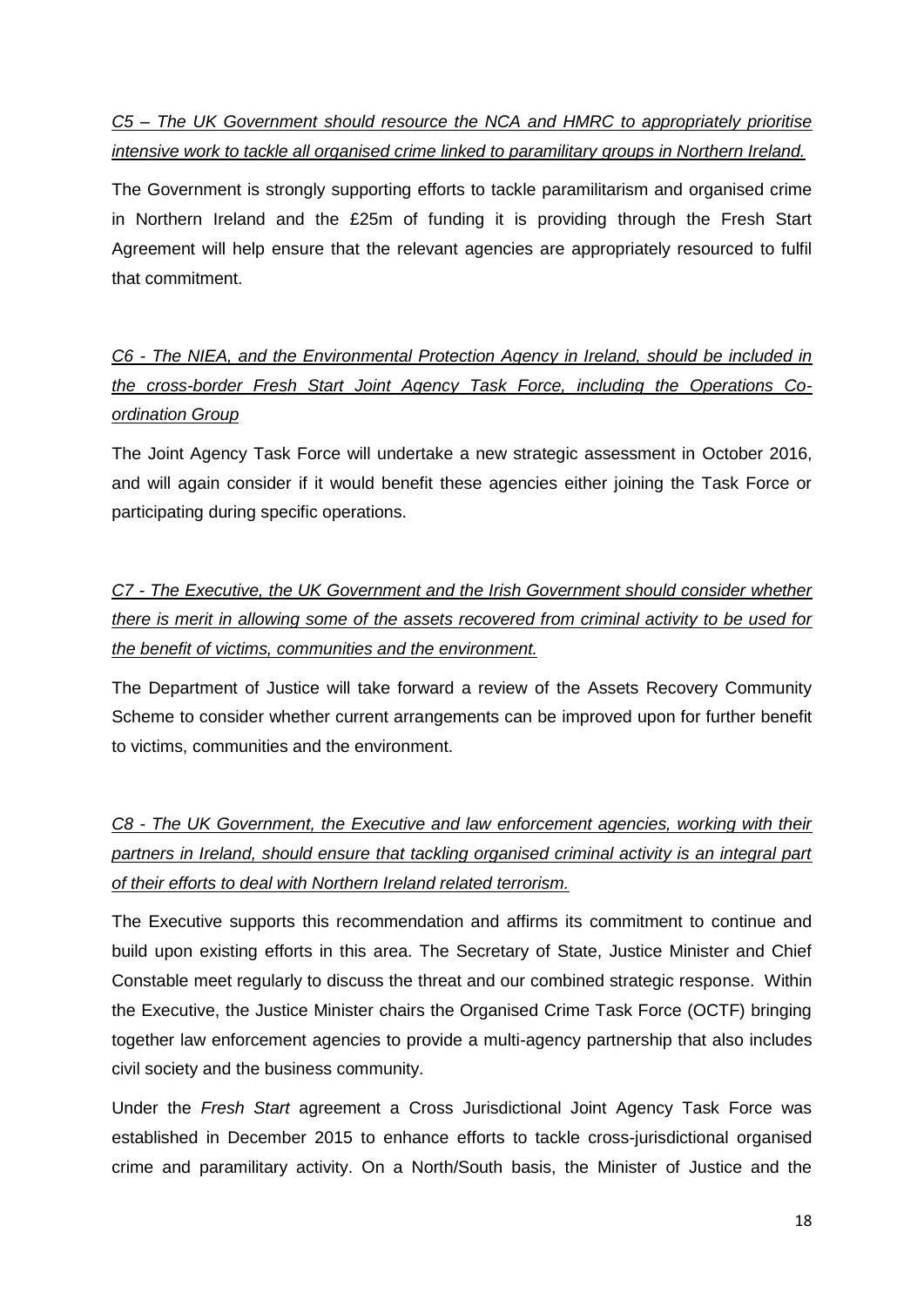Minister of Justice and Equality meet at least twice a year under the auspices of the Intergovernmental Agreement on cooperation on criminal justice matters.

The Government of Ireland has also restated its commitment to tackling paramilitarism, criminality and organised crime, and its full support for the work of the cross-border Joint Agency Task Force established under the Fresh Start Agreement.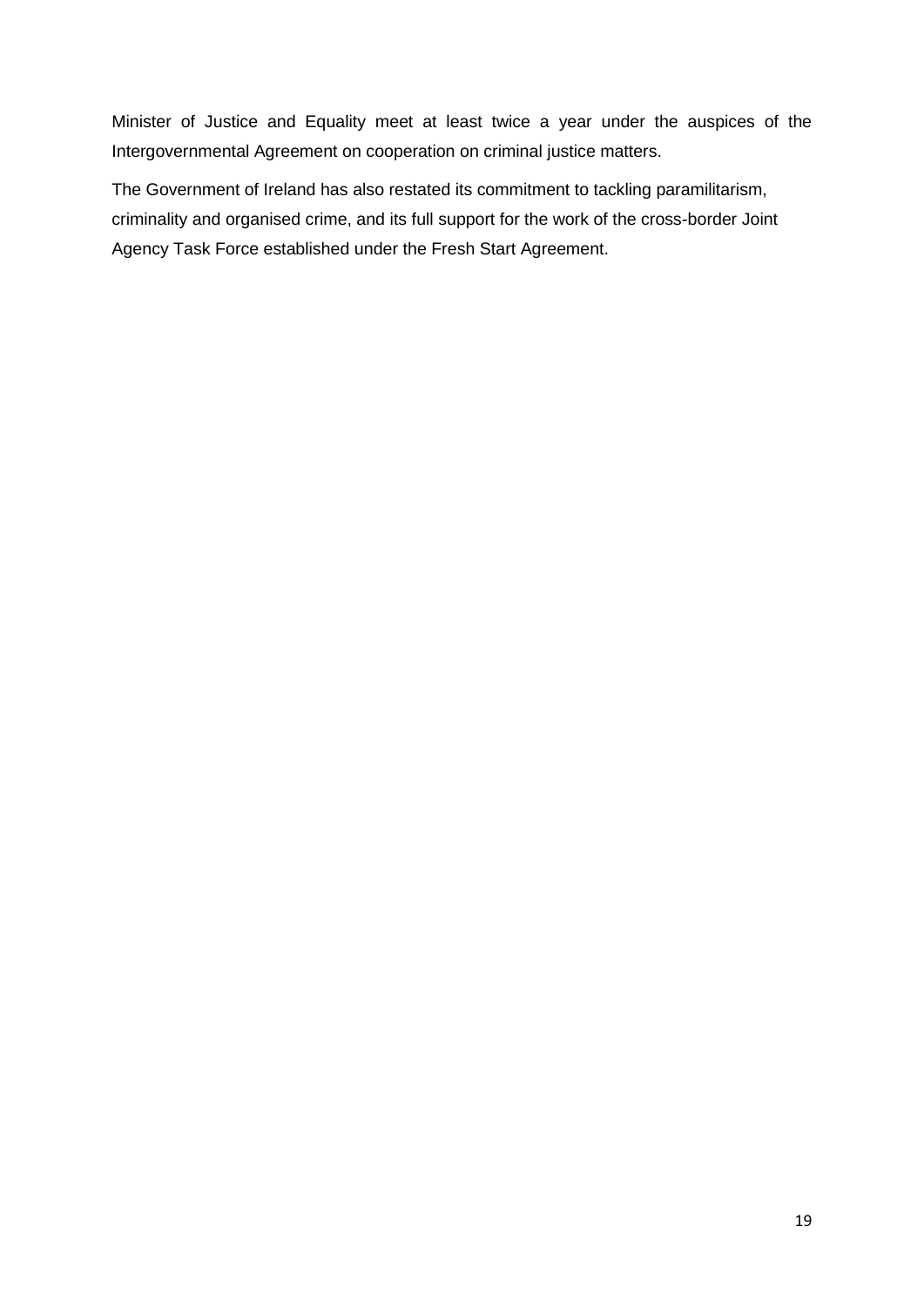#### **D: ADDRESSING SYSTEMIC ISSUES**

*D1 - The Executive should prioritise steps to significantly and measurably improve the educational and employment prospects of children and young people in deprived communities, focusing particularly on those who are at greatest risk of educational underattainment.* 

In line with the Programme for Government (PfG) commitment to a more equal society and in the context of its PfG Delivery Plan the Department for Education (DE) will work with other departments to review and refresh actions. DE will also continue to promote pupil attendance at school. In support of this, the Education and Training Inspectorate will publish a good practice guide for schools on the promotion of pupil attendance.

The Department for the Economy, through the 'Social Inclusion' project in *Further Education Means Success,* will identify the barriers that inhibit groups of learners from participating in further education provision, and explore ways to overcome those barriers.

The Department for the Infrastructure will, in line with the rest of the public sector, ensure social clauses are included in contracts for major infrastructure schemes, such as the Belfast Transport Hub project. This will include targeting of long-term unemployed, apprenticeships and engagement with the local community.

*D2 - The Executive should accelerate and build on its existing good relations strategy to measurably reduce segregation in education and housing and set ambitious targets and milestones to achieve measurable progress as quickly as possible.*

The Executive is committed to continuing to build on existing strategies and will give ongoing consideration to this going forward.

# *D3 - Agreement on a way forward for dealing with the past should be reached as soon as possible and the agreed mechanisms should be completed in a time-limited period.*

There remains a need to resolve the outstanding issues relating to the past. The Executive, the UK Government and the Irish government are reflecting on how to achieve this.

Both the UK Government and the Irish Government have advised that they are committed to establishing the legacy bodes contained in the Stormont House Agreement.